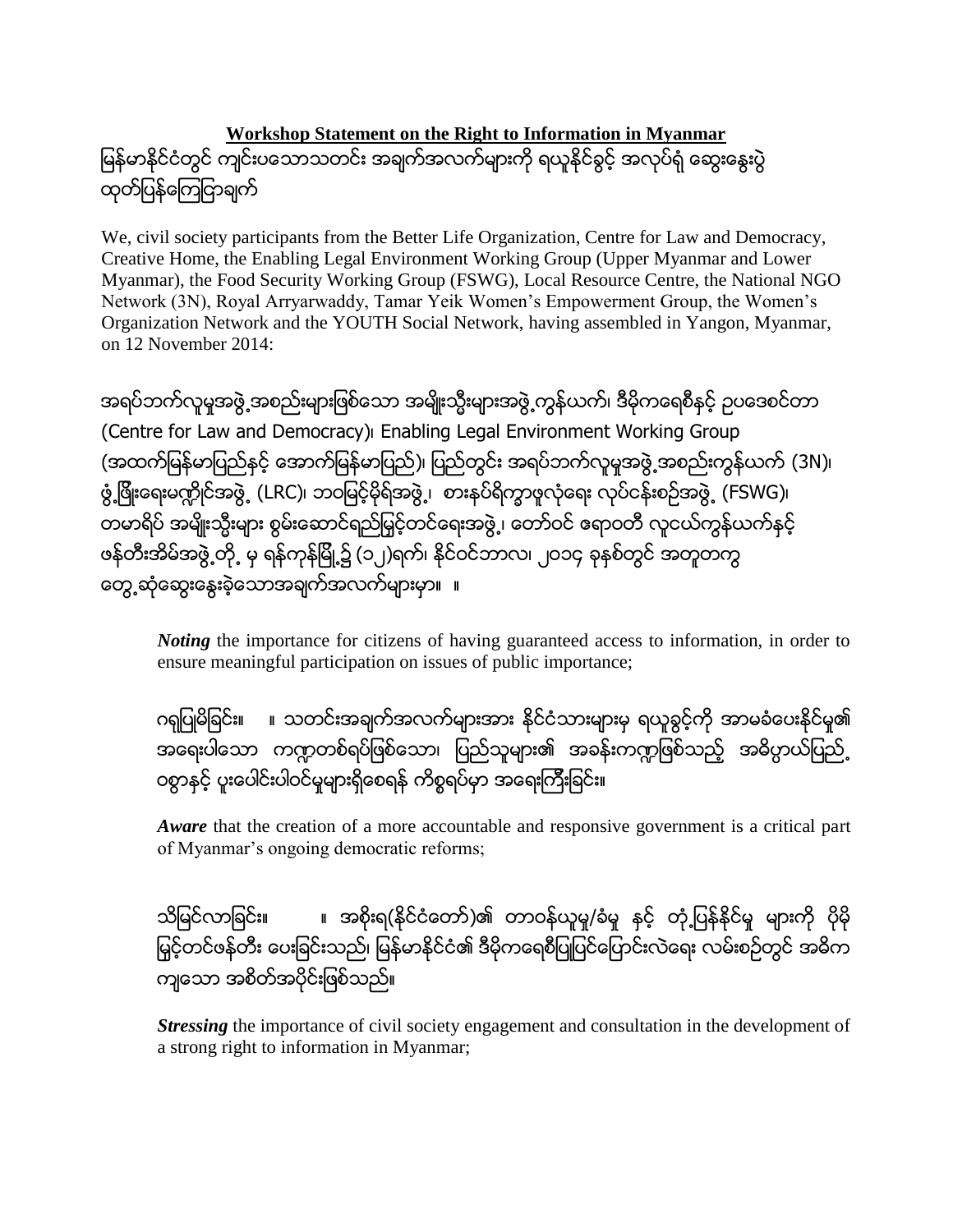အရေးထားရန်အချက်။ ။ သတင်းအချက်အလက်များအား ရယူခွင့် ပိုမို အားကောင်းလာ စေရန် အရပ်ဘက်အဖွဲ့အစည်းများမှ ညိုနိုင်းဆွေးနွေးခြင်းနှင့် တိုင်ပင်ဆွေးနွေးခြင်း ကဏ္ဍမှာ အရေးကြီးသော ကိစ္စရပ်ဖြစ်သည်။

*Stressing* that progress towards democratisation is a fragile thing, which can be undermined if forward momentum falters;

အရေးထားရန်အချက်။ ။ ဒီမိုကရေစီဖြစ်စဉ် တိုးတက်ရန်ကိစ္စနှင့်စပ်လျဉ်း၍ အန္တရာယ်ကျ ေရာက္လြယ္ေသာ အေျခအေနႏွင့္ ေရွ႕ဆက္ရန္ တြန္းအားမ်ားမွာ ခ်ီတုံခ်တုံျဖစ္ေနျခင္း။

*Aware* that the right to information is a key prerequisite for a healthy participatory democracy, and is important for advancing a range of important advocacy issues including women's rights, the promotion of media development, environmental rights, land rights, labour rights and the promotion of economic development;

သိမြင်လာခြင်း။ ။ အမျိုးသွီးအခွင့်အရေး၊ သတင်းမီဒီယာဖွံ့ဖြိုးေရး၊ သဘာဝပတ်ဝန်းကျင် အခွင့်အလမ်းဆိုင်ရာကိစ္စရပ်၊ မြေသယံဇာတ ဆိုင်ရာအခွင့်အရေး၊ အလုပ်သမားအခွင့်အရေးနှင့် စီးပွားေရးအခွင့်အလမ်းများ ဖွံ့ဖြိုးတိုးတက်ရန်အတွက် ထောက်ပံ့မူပေးခြင်း အခန်းကဏ္ဍတို့တွင် သတင်းအချက်အလက်များ (လွတ်လပ်စွာ)ရယူခွင့်သည် ကောင်းမွန်သော ဒီမိုကရေစီ ဖြစ်ထွန်း/ ဖွံ့ဖြိုးေရး အတွက် မရှိမဖြစ် ကြိုတင်ပူးပါင်းပါဝင် ရှင်သန်ရမည့် သော့ချက်ဖြစ်ကြောင်း။

*Adopt* the following Statement on the importance of the right to information for Myanmar's democratic transition:

မြန်မာနိုင်ငံ ၏ ဒီမိုကရေစီ အသွင်ကူးပြောင်းရေးကာလတွင် သတင်းအချက်အလက်များ (လြတ္လပ္စြာ) ရယူခြင့္သည္ အေရးၾကီးေသာ က႑တစ္ရပ္အျဖစ္ ေအာက္ေဖာ္ျပပါ သဘောထားများအားထုတ်ပြန်ကြေငြာချက်အား ဖော်ထုတ် ပြုစုခဲ့ပါသည်။

The right to information is of fundamental importance as a human right, and has many benefits, including in combating corruption, promoting sound development, enhancing participatory government, promoting public accountability and generating respect for human rights and the dignity of the people.

သတင်းအချက်အလက်များ ရယူခွင့်သည် လူ့အခွင့်ရေး ဆိုင်ရာကိစ္စရပ် နှင့် အခြား ကောင်းကျိုးများ စွာအတွက် မရှိမဖြစ် အရေးပါသော အခန်းကဏ္ဍတစ် ရပ်ဖြစ်သည်။ အခြားထည့်သွင်းပါဝင်သောအချက်များမှာ လာဘ်စားမှုတိုက်ဖျက်ခြင်း၊ ဖွံ့ဖြိုးရေးပိုမိုမြှင့်တင်ခြင်း၊ အစိုးရ (နိုင်ငံတော်) မှ ပူးပေါင်းပါဝင်အကောင်ထည်ဖော်မူ၊ ပြည်သူများ၏တာဝန်ခံယူမှု ကဏ္ဍမြှင့် တင်ခြင်း နင့် လူ့အခွင့်အရေးနင့် လူ့ဂုဏ်သိက္ခာ များအားအလေးထား/တန်ဖိုးထား မှု ဆိုင်ရာ ကိစ္စရပ်များလဲပါ၀င်သည်။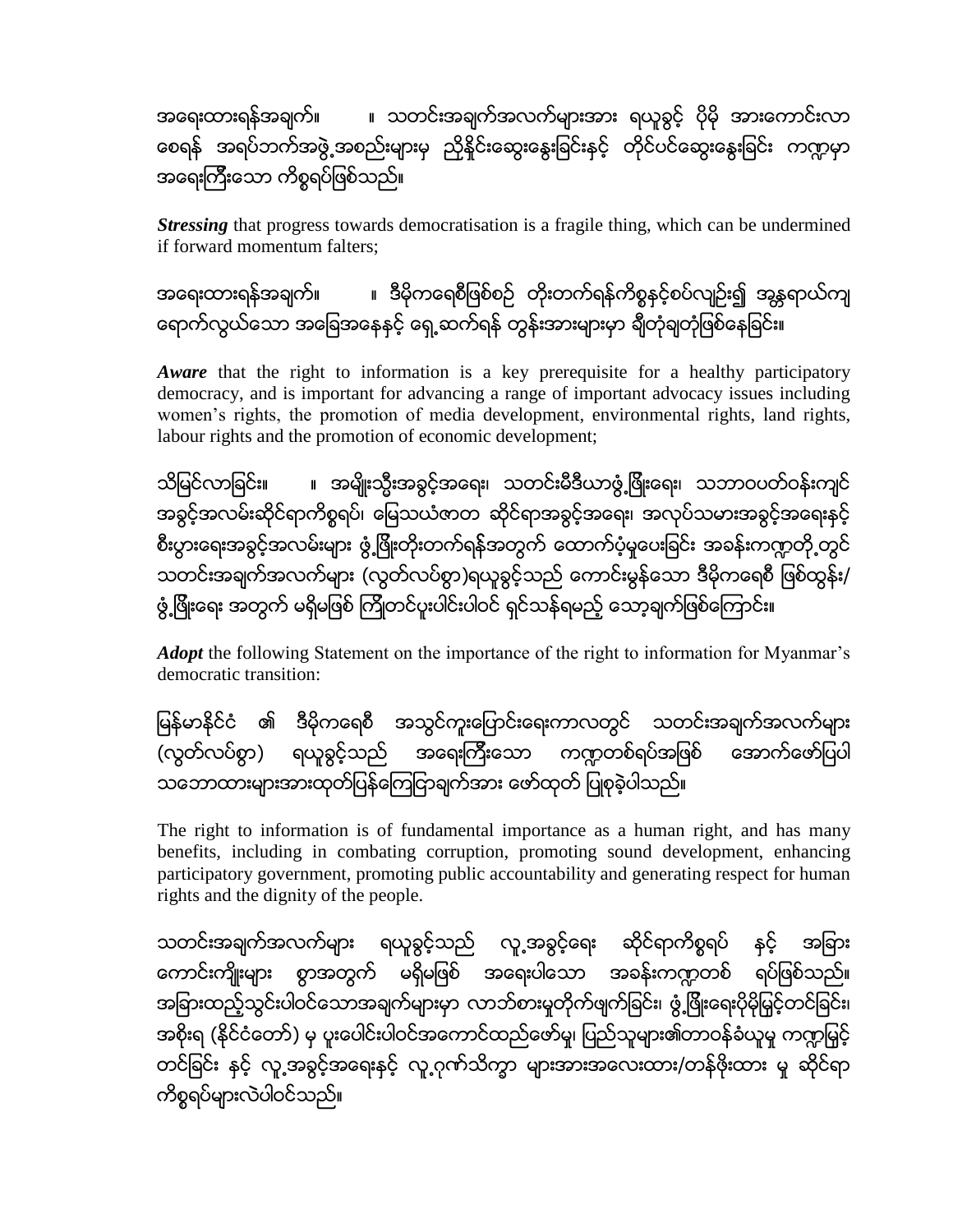Over the past few years, Myanmar has taken important steps towards democratisation, but the country still has a long way to go in improving governance, transparency and accountability.

လွန်ခဲ့ေသာ နစ်များတွင် မြန်မာနိုင်ငံ သည် ဒီမိုကရေစီဖြစ်စဉ်ပြောင်းလဲရေး ကဣာသို္ ဦးတည်နေသည်။ သို့သော် တိုင်းပြည် ၏ ပွင့်လင်းမြင်သာမူ၊ တာဝန်ခံယူမှု နှင့် ကောင်းမွန်သော စီမံ အုပ်ချုပ်/ခန့္ခဲခဲ့ မူ ကိစ္စရပ်များအား ပိုမိုကောင်းမွန်စေရန် ပြုလုပ်ရန် အတွက် လိုအပ်နေသေး သည္။

Myanmar should establish legal framework for the right to information through a consultative process with key stakeholders, including journalists and civil society.

မြန်မာနိုင်ငံ အနေ နှင့် သတင်းအချက်အလက်များ (လွတ်လပ်စွာ) ရယူခွင့် ဥပဒေဘောင် တစ်ရပ် ဖွဲ့စည်းတည်ဆောက်ရန်လိုကြောင်း၊ ယင်းသို့တည်ဆောက်ရာတွင် အဓိကကျသော ဆက်နွယ်သူများဖြစ်သည့် သတင်း/မီဒီယာ သမားများ နှင့် အရပ်ဘက်အဖွဲ့ လူမှုအဖွဲ့ အစည်းများ နှင့် ဆွေးနွေးပွဲများ ပြုလုပ် ၍ ဥပဒေ မူဘောင်တစ်ရပ်အား တည်ဆောက်သင့်သည်။

We commit to working collaboratively together to achieve these goals, and we urge Myanmar's government to engage constructively with civil society to create and implement a strong right to information.

ထို အောင်မြင် မူပန်းတိုင် ရရှိရန် ကျွန်ုပ်တို့ အတူတကွ ပူးပေါင်းလုပ်ဆောင်ရန် ဂတိကဝတ် ပြု/ လူံ့ဆော်/တိုက်တွန်း သည် မှာ မြန်မာနိုင်ငံ အစိုးရ (နိုင်ငံတော်) အား အရပ်ဘက်လူမှုအဖွဲ့ အစည်းများနင့် အခိုင်အမာ ညိုနိူင်းဆွေးနွေးမှုများလုပ်ဆောင် ပြီး ကောင်းမွန်သော သတင်း အချက်အလက်များ ရယူခွင့် ဥပဒေ တစ်ရပ်ရေးဆွဲပြီး၊ အကောင်းထည်ဖော်ဆောင်ရန်ဖြစ်သည်။

Signed: Michael Karanicolas Centre for Law and Democracy

Nyi Nyi Aung Local Resource Centre Enabling Legal Environment Working Group (Lower Myanmar)

Ma Khin Lay Women Organization Network Enabling Legal Environment Working Group (Lower Myanmar)

Ma Nwezin Win National NGO Network (3N)